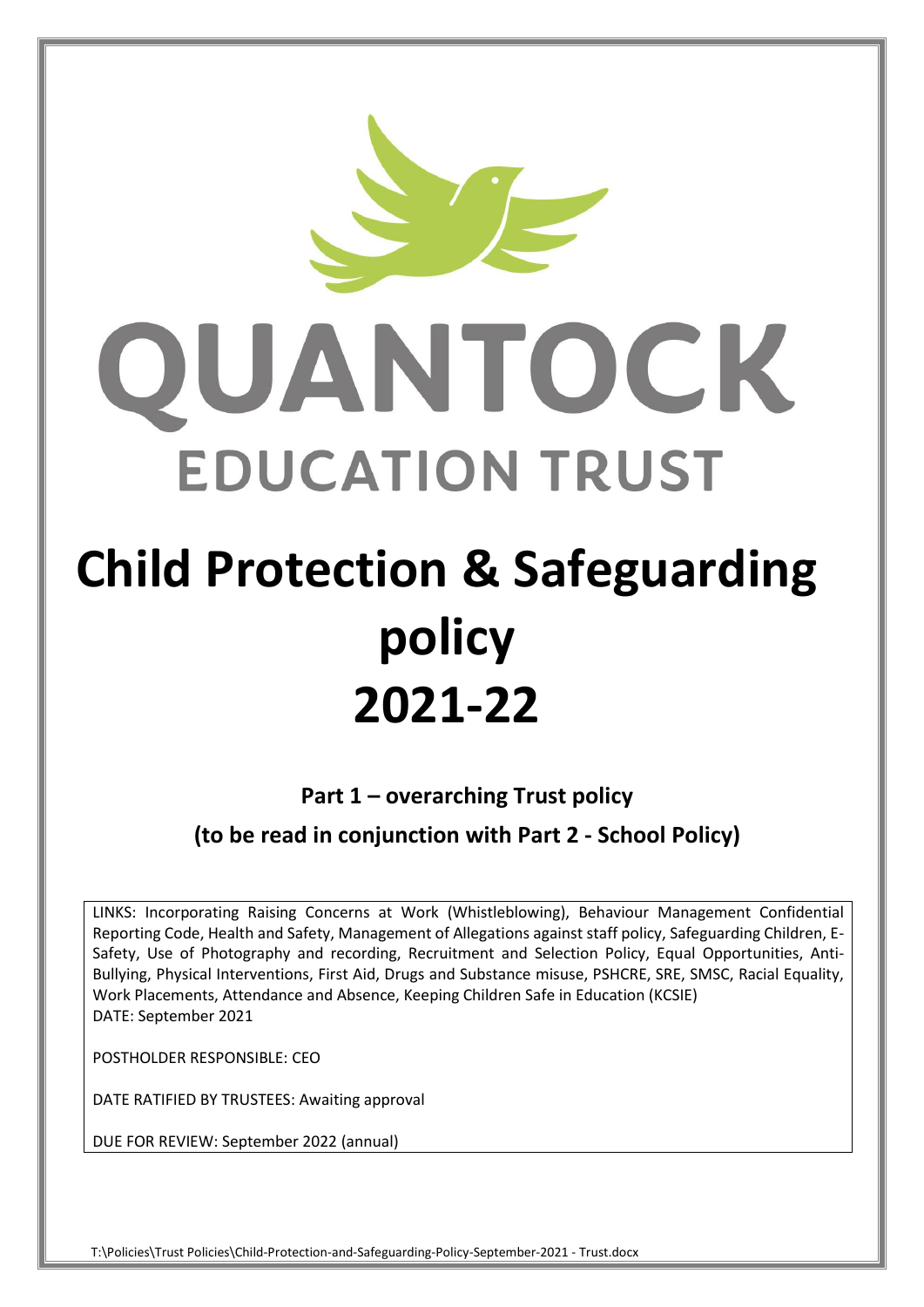# Contents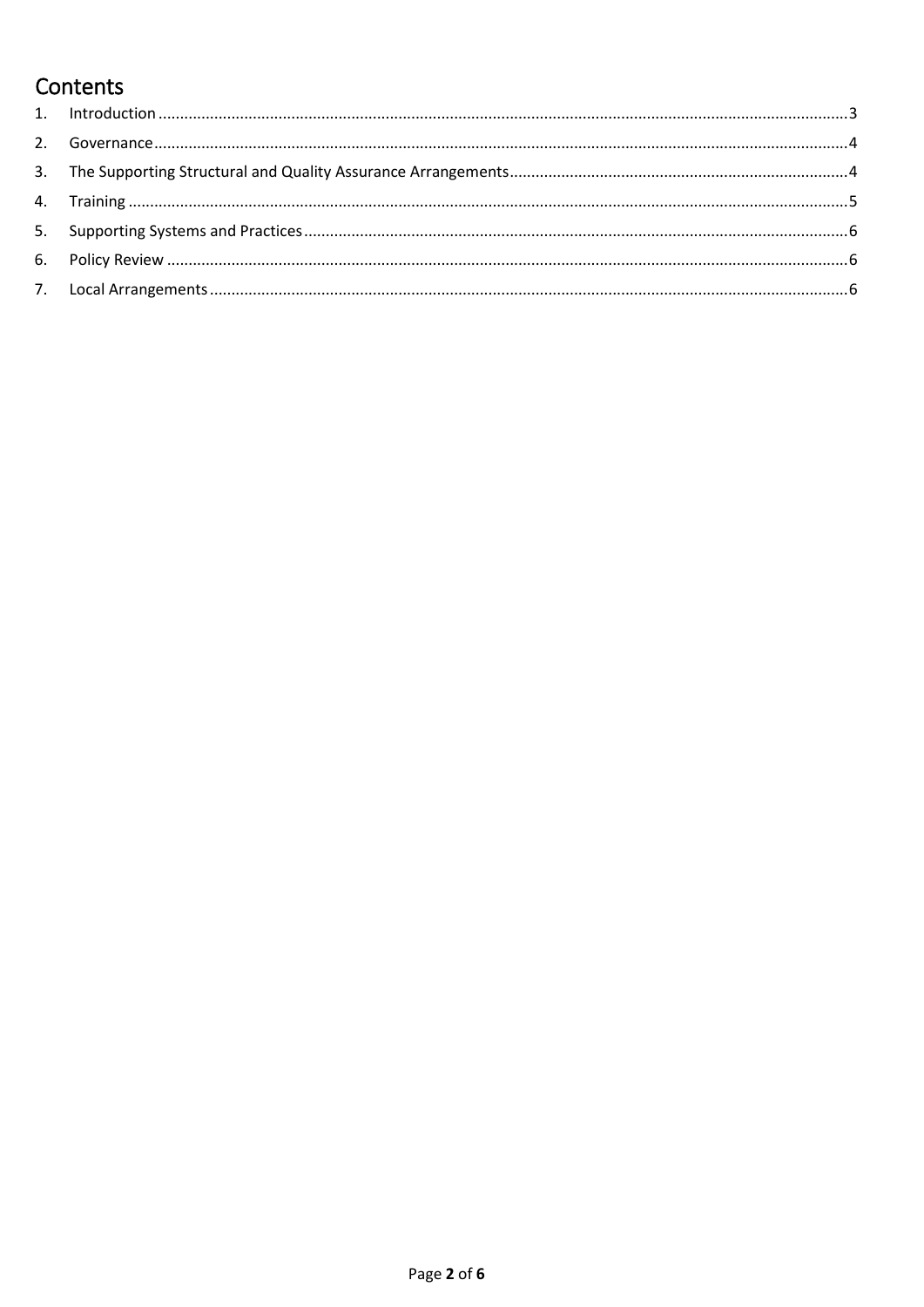# <span id="page-2-0"></span>1. Introduction

- 1.1. Quantock Education Trust (QET) is committed to safeguarding and promoting the welfare of all pupils by protecting children from maltreatment, preventing the impairment of health or development and by ensuring that children grow up in circumstances consistent with the provision of safe and effective care.
- 1.2. QET is committed to meeting its moral and statutory responsibility, ensuring that robust procedures are in place, outlining the actions that it will take to prevent harm, to promote wellbeing, to create safe environments and to respond to specific issues and vulnerabilities. Safeguarding determines the actions taken to keep children safe and protect them from harm in all aspects of their school life to ensure that they have the best outcomes. This is underpinned by a culture of openness where both children and adults feel secure, able to talk, and believe that they are being listened to.
- 1.3. QET maintains an attitude of 'it could happen here' and expects that all staff and volunteers share and demonstrate their commitment to protecting children. All academies are required to maintain a single central record to provide reassurance that all staff and volunteers are recruited safely.
- 1.4. QET is committed to the following safeguarding key principles:
	- Responsibility to safeguard and promote the welfare of children is of paramount importance.
	- All children, regardless of age, gender, ability, culture, race, language, religion or sexual identity, have equal rights to protection.
	- All staff, volunteers, Local Governors, Trustees and Members must share this commitment.
	- All staff, volunteers, Local Governors, Trustees and Members have an equal responsibility to act on any suspicion or disclosure that may suggest a child is at risk of harm at home, in the community or in an academy.
	- Staff members are to always act in the interests of the child.
	- Students and staff involved in child protection issues will receive appropriate training and support.
- 1.5. QET expects that each academy will follow the guidance and child protection procedures provided by their Local Safeguarding Children Board and Local Authority Children's Services departments. Crucially, there may be safeguarding issues that are specific to a school's local area and communities.
- 1.6. This policy outlining the local procedures for each of the academies across the Trust will be made available on the academy websites. They have been developed to ensure compliance with legislation including Section 175 the Education Act 2002, Section 11 of the Children's Act 2004, Working Together to Safeguard Children July 2018 and Keeping Children Safe in Education September 2021, and What to do if you are worried about a child being abused – advice for practitioners. All academies are expected to follow the escalation policy if they have concerns about the management of a case by Children and Social Care.
- 1.7. Child Protection and Safeguarding policy works in conjunction with other relevant policies in place at both Trust and at a local level, safeguarding the interests and welfare of children e.g. recruitment and selection, antibullying, whistle blowing, allegations against staff, health and safety, special education needs and disabilities, equality policy and staff code of conduct.
- 1.8. QET has the following roles and responsibilities in place to ensure that all academies are compliant and have a strong safeguarding culture: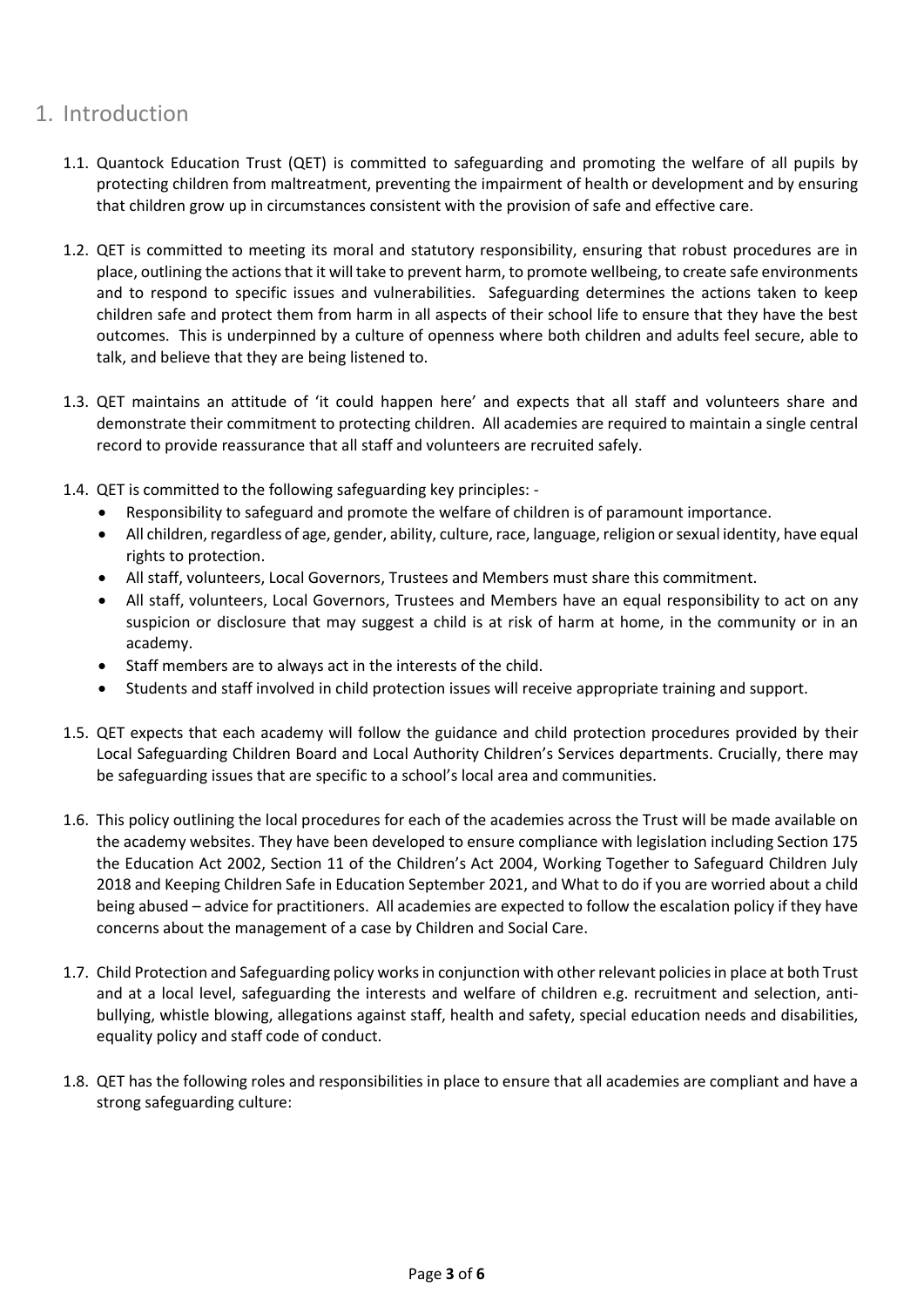| <b>Roles</b>                                    | <b>Responsibilities</b>                                                                                                                        |
|-------------------------------------------------|------------------------------------------------------------------------------------------------------------------------------------------------|
| Designated Trustee<br>for Safeguarding<br>(DTS) | A Trustee who has an oversight of trust-wide safeguarding and reports directly to<br>the board.                                                |
| Executive<br>Safeguarding Lead<br>(ESL)         | A member of the executive team who has an oversight of trust-wide safeguarding<br>and leads on the development of the QET safeguarding policy. |
| QET                                             | A lead DSL who takes responsibility for peer audits, the DSL peer network and who                                                              |
| Strategic                                       | liaises closely with the DTS and ESL. The Lead DSL maintains an up to date knowledge                                                           |
| Safeguarding Lead                               | and understanding of developments relating to Keeping Children Safe in Education                                                               |
| (SSL)                                           | and shares and discusses with the DSL network.                                                                                                 |
| Designated                                      | A member of the Local Governance Committee who has an oversight of                                                                             |
| Safeguarding                                    | safeguarding in their individual academy and reports back to the LGC. They also have                                                           |
| Governor (DSG)                                  | the DTS as point of contact to the board.                                                                                                      |
| Designated                                      | Member/s of staff responsible for safeguarding and child protection within their                                                               |
| Safeguarding                                    | individual academy. They liaise closely with key stakeholders, such as their staff,                                                            |
| Lead/s (DSL)                                    | headteacher, DSG and relevant external agencies.                                                                                               |

#### <span id="page-3-0"></span>2. Governance

- 2.1. QET's designated Trustee (DTS) oversees the governance arrangements for Safeguarding and is a point of contact for the LGC's Designated Safeguarding Governors (DSG).
- 2.2. The QET designated Trustee meets with the QET ESL and the QET Strategic Safeguarding Lead at the end of each full term to evaluate the outcomes of scheduled audits and checks. The QET Trustee reports a summary of findings at the full board meeting.
- 2.3. All academies are required to follow the Local Safeguarding Children Board's interagency policies and procedures and the Local Governance Committee (LGC) are responsible for the implementation of the Safeguarding and Child Protection Policy at academy level. Safeguarding will be included on the agenda and monitored at every full Local Governance Committee meeting.
- 2.4. Each Local Governance Committee is required to have a DSG to provide feedback at LGC meetings. The DSG meets regularly with the academy's Designated Safeguarding Lead (DSL) to discuss:
	- Safeguarding peer audits or external reviews;
	- Risks/vulnerabilities;
	- Compliance issues;
	- The effectiveness in the application of practices;
	- Any lessons that can be shared; and
	- Best practice.
- <span id="page-3-1"></span>3. The Supporting Structural and Quality Assurance Arrangements

| <b>Focus</b>             | <b>Process</b>                                                         |
|--------------------------|------------------------------------------------------------------------|
| <b>Quality Assurance</b> | Each academy has two peer audit visits per year carried out by the     |
|                          | QET SSL. These reviews will be quality assured by the QET DTS and ESL. |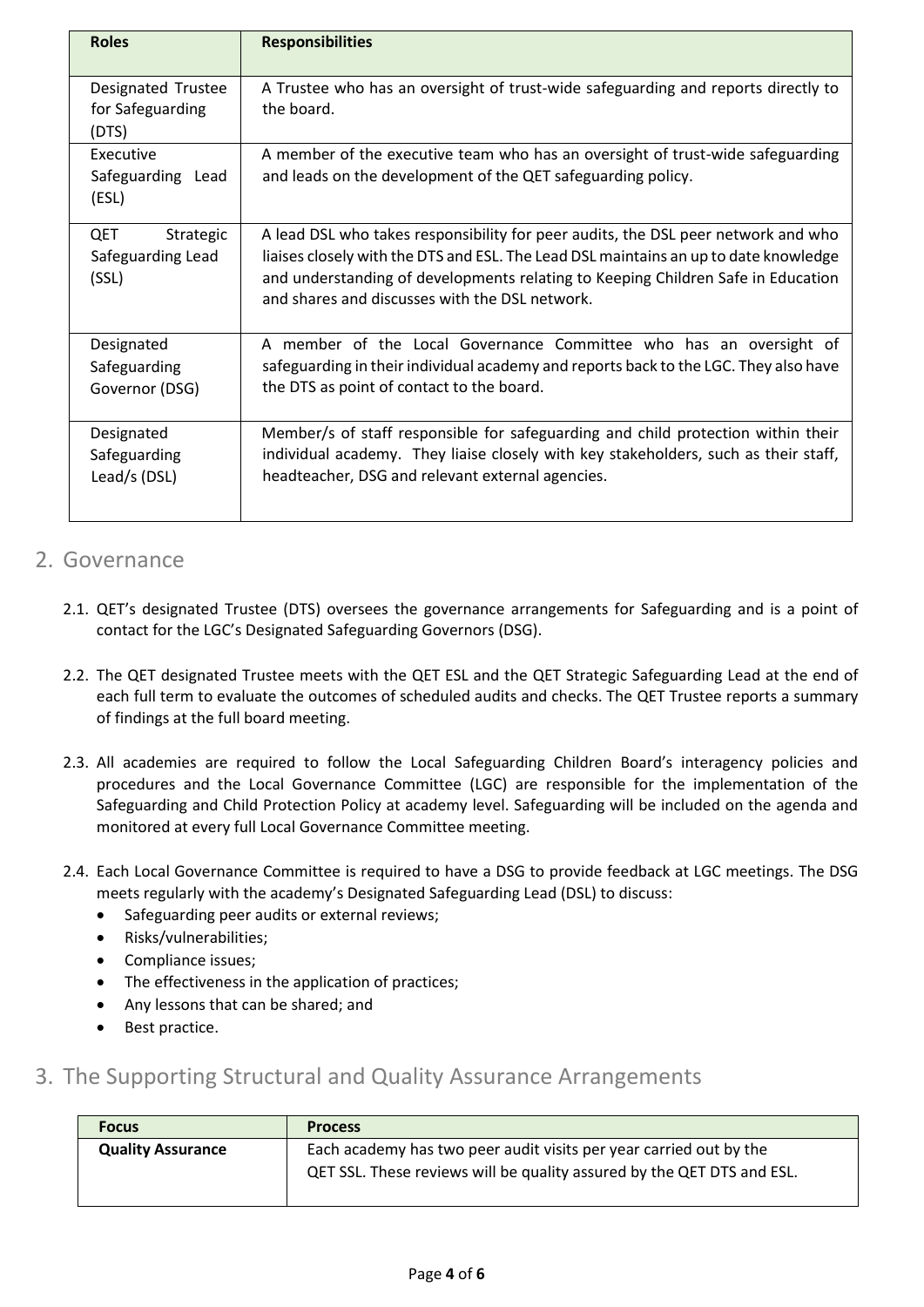|                         | Each academy has a safeguarding check by an external expert. The frequency<br>of the check will depend on each school's circumstances. For example, a good<br>school with an Ofsted rating of 'Good' and no safeguarding concerns will have<br>an external check every two years. If concerns are raised about safeguarding,<br>or a school is not judged to be good, then more regular external checks will take<br>place.<br>If serious concerns are raised in peer audits or external checks, they will be<br>shared immediately with the CEO and DTS |
|-------------------------|----------------------------------------------------------------------------------------------------------------------------------------------------------------------------------------------------------------------------------------------------------------------------------------------------------------------------------------------------------------------------------------------------------------------------------------------------------------------------------------------------------------------------------------------------------|
| Strategic oversight and | The designated Trustee meets with the SSL and ESL on a termly basis to                                                                                                                                                                                                                                                                                                                                                                                                                                                                                   |
| connection with         | evaluate findings from audits and checks and to monitor meeting minutes.                                                                                                                                                                                                                                                                                                                                                                                                                                                                                 |
| the trust board         | Findings will be reported back to the full board.                                                                                                                                                                                                                                                                                                                                                                                                                                                                                                        |
|                         |                                                                                                                                                                                                                                                                                                                                                                                                                                                                                                                                                          |
| <b>LGCs</b>             | LGC DSG meets with DSL in school on a termly basis and/or is part of the                                                                                                                                                                                                                                                                                                                                                                                                                                                                                 |
|                         | audits/checks. DSG can contact the designated Trustee if they have concerns                                                                                                                                                                                                                                                                                                                                                                                                                                                                              |
|                         | in relation to safeguarding in their individual academy.                                                                                                                                                                                                                                                                                                                                                                                                                                                                                                 |
|                         |                                                                                                                                                                                                                                                                                                                                                                                                                                                                                                                                                          |
|                         | Safeguarding is a standing agenda item to be discussed at each LGC meeting.                                                                                                                                                                                                                                                                                                                                                                                                                                                                              |
| support<br>Peer<br>and  | Half-termly meetings led by the SSL for academy DSLs (see 3.1).                                                                                                                                                                                                                                                                                                                                                                                                                                                                                          |
| collaboration           |                                                                                                                                                                                                                                                                                                                                                                                                                                                                                                                                                          |
|                         |                                                                                                                                                                                                                                                                                                                                                                                                                                                                                                                                                          |
| <b>Other duties</b>     | The QET safeguarding policy reviewed and updated annually or as and when                                                                                                                                                                                                                                                                                                                                                                                                                                                                                 |
| (including statutory)   | required.                                                                                                                                                                                                                                                                                                                                                                                                                                                                                                                                                |
|                         |                                                                                                                                                                                                                                                                                                                                                                                                                                                                                                                                                          |
|                         | HR carry out Single Central Record checks on a termly basis.                                                                                                                                                                                                                                                                                                                                                                                                                                                                                             |
|                         |                                                                                                                                                                                                                                                                                                                                                                                                                                                                                                                                                          |

3.1. The DSLs across QET meet and network on a half-termly basis, to pool expertise, knowledge and experience in the development and application of policies and procedures, to share good practice and to develop and embed best practice. This ensures that the core competences on child protection and safeguarding matters are being fully utilised, the DSLs network supports the development and growth of a centre of excellence on safeguarding matters across the Trust.

## <span id="page-4-0"></span>4. Training

- 4.1. The DSL must offer regular safeguarding training to ensure that all staff and governance representatives, including all new staff, are trained and up to date with policies and procedures.
- 4.2. The DSL and any deputy DSLs will undergo training that provides them with the knowledge and skills needed to perform the role. This training will be updated as a minimum, every two years, with regular updates.
- 4.3. QET will be assured that academies comply with training requirements as defined in KCSIE 2021. All staff and governance representatives will undergo safeguarding and child protection training at induction, including whistle-blowing procedures to ensure they understand the academy's safeguarding system and their responsibilities, and can identify signs of possible abuse or neglect. This training will be updated on a regular basis, at least annually, and aligned to the advice from the local safeguarding children board (LSCB), e-bulletins, DSL meetings, and our trust.
- 4.4. All staff will be given KCSIE Part 1 (2021), and annex A of KCSIE (2021), on induction. They will be asked to sign that it has been read and understood.